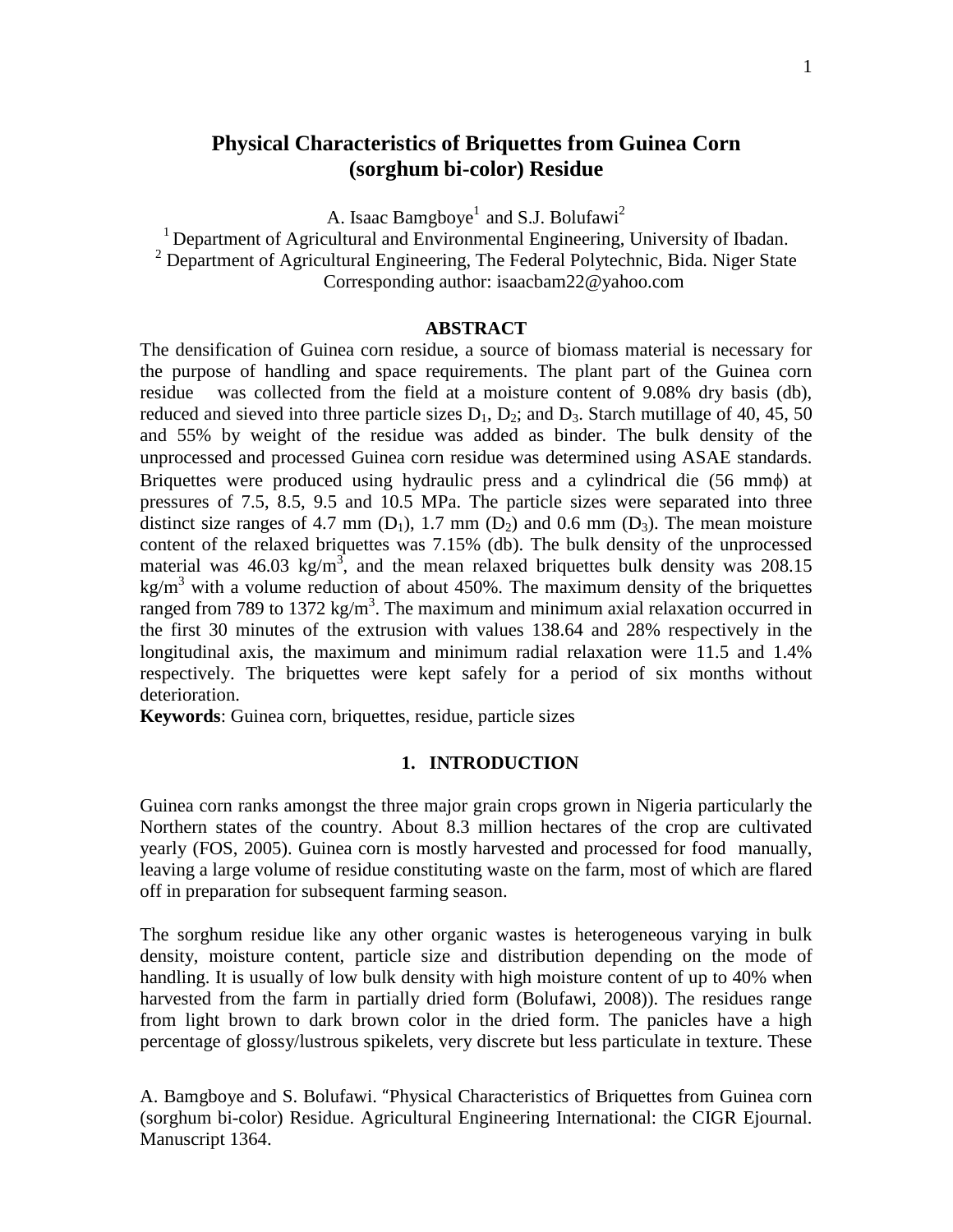spikelets, when the grains are removed, have pelleted oval shapes, concave or convex depending on the view point.

As a result of the growing importance and need for briquettes, particularly from biomass materials, many renowned scholars such as Waelti and Dodie (1973), Mohsenin and Zaske (1976), Singh and Singh (1982), O'Dogherty and Wheeler (1984), Faborode and O'Callaghan (1987&1989), Faborode (1988), and Olorunnisola (2004), have worked on various aspects of briquetting, the nature of the materials, the behaviour and characteristics of such materials during and after briquetting. The behaviour and characteristics of biomass residue briquetting can be classified into physical, mechanical and biochemical processes depending on the measured parameters.

The subject of this paper is to evaluate some of the associated physical characteristics of guinea corn (*sorghum bi-color*) residue briquette.

## **2. MATERIALS AND METHODS**

Guinea corn residues were sundried for about three days before stocking. The moisture content of the unprocessed materials and the relaxed briquettes were determined using ASAE standards (1998). The material was reduced by a combination of choppers (machetes, knives and other cutters) and milling machines (Hammer and Burr mills); and sieved into three particle size  $D_1$ ,  $D_2$  and  $D_3$  using Tyler sieve. The bulk density of the unprocessed material and the bulk density of the relaxed briquettes were determined using ASAE standard. Starch mutillage (binder) was added to the residues at 40, 45, 50 and 55% by weight of the residue. A steel cylindrical die (56 mmø) was filled with a fixed charge of residue, covered with a top plate and compressed manually in a piston press fitted with a pressure gauge. Pressures of 7.5, 8.5, 9.5 and 10.5 MPa were separately applied for each briquette formation and a device to monitor the depth of the plunger was fitted. A dwell time of 90 seconds was observed for the briquettes during formation. The initial, maximum and the relaxed density of the briquettes were determined using the die dimension and ASAE standard method of determining densities.

The compaction ratio was obtained from the relationship in equation

Initial Density  $(Y_0)$ Compaction Ratio (r) =  $\frac{\text{Max. Density} (Y_d)}{\frac{1}{2} + \frac{1}{2} + \frac{1}{2}}$ o  $=\frac{max. Density\left(1_d\right)}{1}$ 

 $Y_d$  = density of the material at any point of its cycle of the compression in the die  $Y_0$  = Initial density of the material.

The briquette dimensions (height, h and diameter,  $\varnothing$ ) cm after extrusion from the die were measured at time (t), where  $t = 0, 15, 30, 60, 1440$  min respectively. The percentage volume reduction was calculated from equation 2 .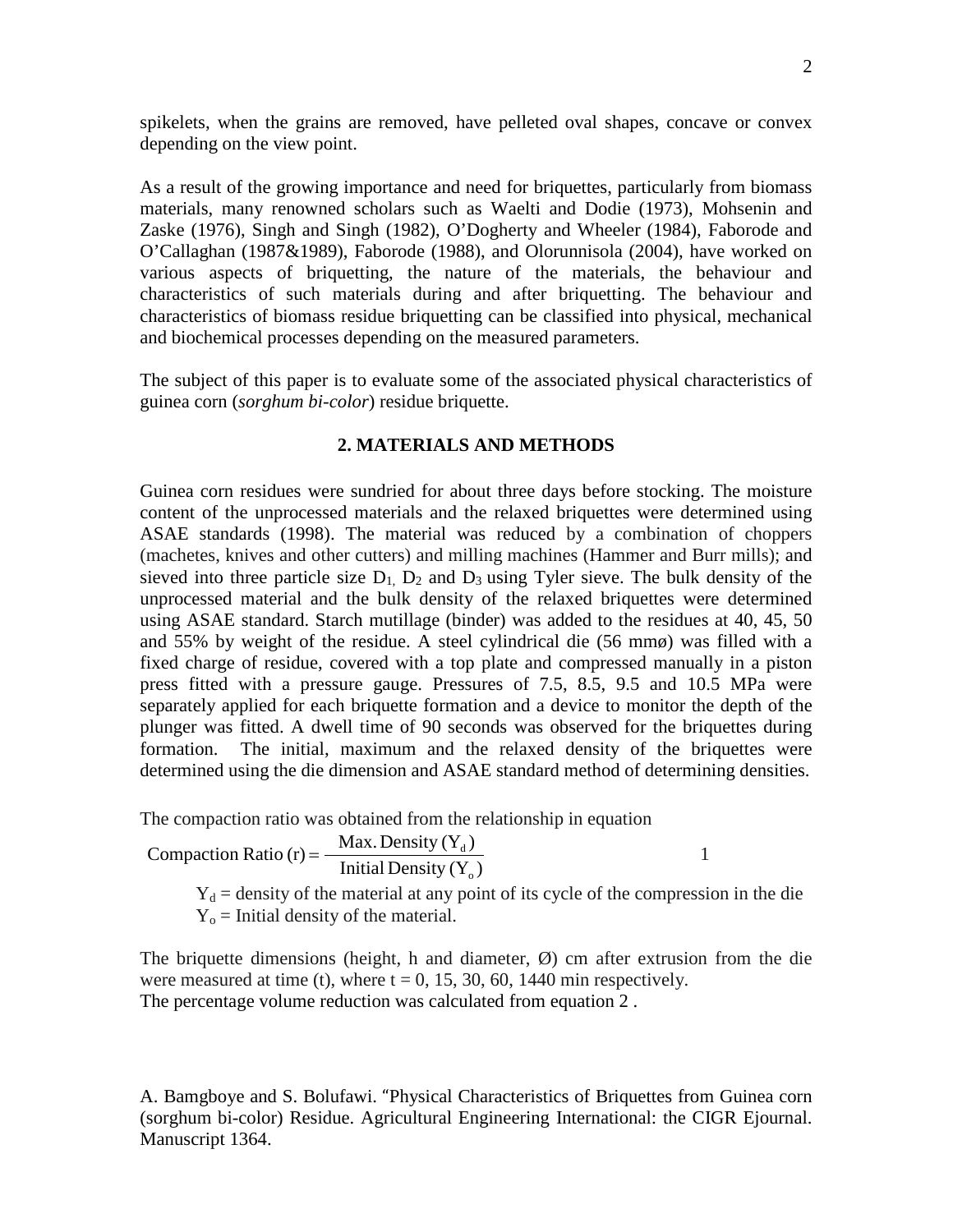$$
\% \text{ Volume Reduction} = \frac{\text{Bulk Density of Related brightness (Yr)}}{\text{Bulk Density of Unprocessed brightness (Yu)}} \dots \dots \dots \dots \dots \dots 2
$$

The percentage expansion was expressed by  $\frac{1 + \frac{1}{2}}{\frac{1}{2}}$  100 I  $\rm I_f$  -  $\rm I$ i  $\frac{f^{-1}i}{I}$ J  $\setminus$  $\overline{\phantom{a}}$  $\setminus$ ſ ; (Moshenin and Zaske, 1976).

 $I_i$  = initial height of briquettes,  $I_f$  = final height of briquettes. The heights were measured using the vernier calipers and micro meter screw gauge. Each briquette was replicated four times.

### **3. RESULTS AND DISCUSSIONS**

The particle sizes were separated into three distinct size ranges of 4.7 mm  $(D_1)$ , 1.7 mm  $(D_2)$  and 0.6 mm  $(D_3)$ . The analysis showed a preponderance of  $D_1$  (4.7 mm) size 52.45% over the  $D_2$  (1.7 mm) and  $D_3$  (0.6 mm) sizes which have 29.1 and 18.3% respectively. The implication of this observation is that more materials will be required if particle size order than  $D_1$  is required for briquetting. The different particle size materials are shown in Plates 1, 2 and 3. The  $D_1$  particle size material is brown and fibrous in nature while the D2 particle size material is discrete and composed of assorted colours. It was observed that the spikelets of the sorghum particle constitute the bulk of this particle size. The  $D_3$ particle size material is fine and brown in colour.



Figure 1: Sorghum Residue of Particle Size  $D_1 = 4.7$ mm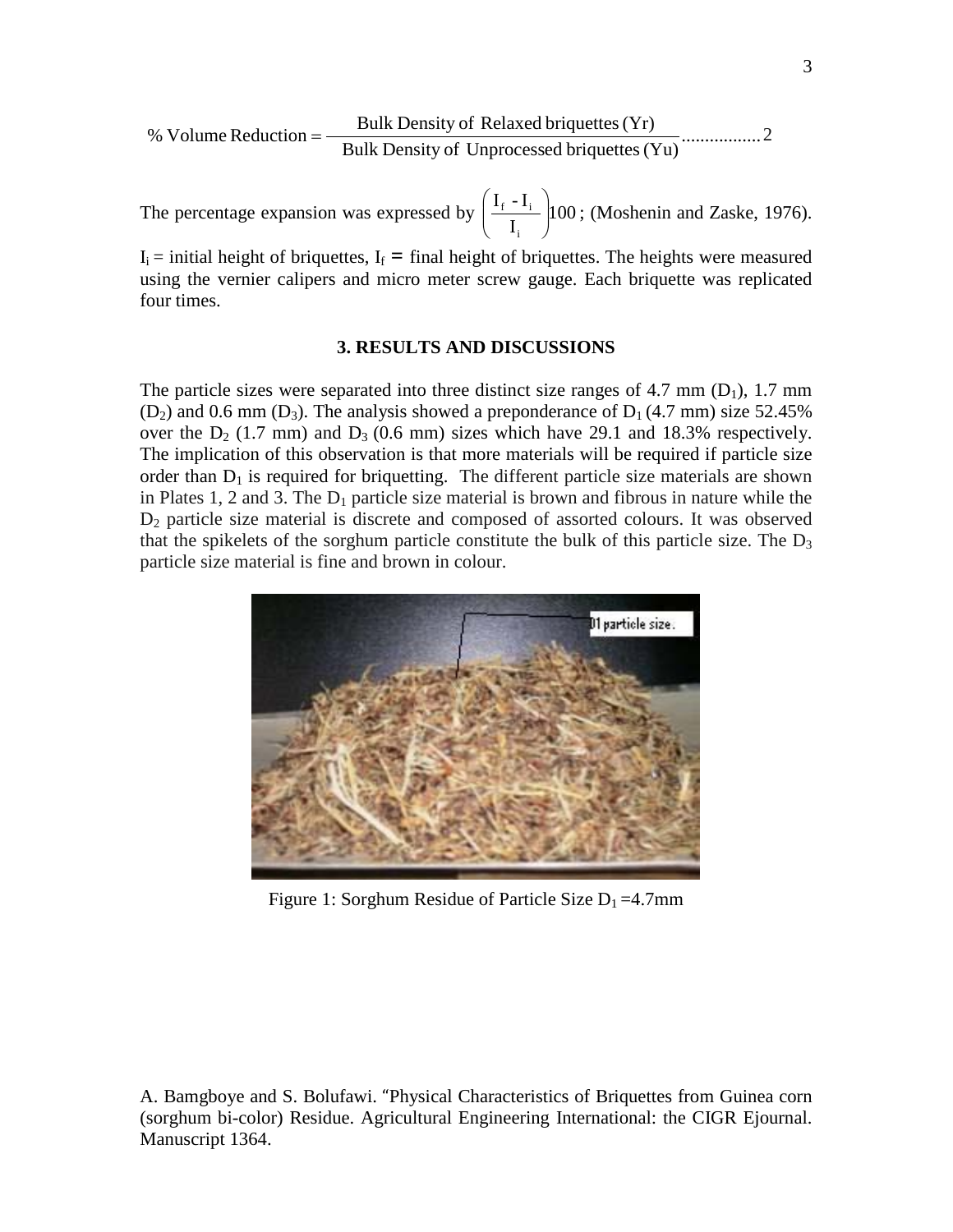

Figure 2: Sorghum Residue of Particle Size  $D_2=1.7$  mm



Figure 3: Sorghum Residue of Particle Size  $D_3 = 0.6$  mm

The mean moisture content of the residue was 9.08% dry basis. This is within the acceptable operating moisture content of 8 - 12% (db) for making briquetting (Eriksson and Prior, 1990). However, the moisture limit in most cases can be up to 15% (db) for briquetting of materials, although some materials with up to 20% (db) moisture content can be densified in a piston press. It should be noted that moisture content above 10% (db) might lead to excess steam production which can lead to steam explosion. The moisture content obtained in this work is safe for briquette production. The materials should not also be too dried because, for drier material there will be friction which may increase energy demands. The differences in material moisture content can cause higher variation in energy requirement than those between materials. This factor limits the lower end of the moisture range acceptable in presses at 5% (db). Averagely, the moisture content of the relaxed briquette was 7.15% (db) which is okay for this purpose.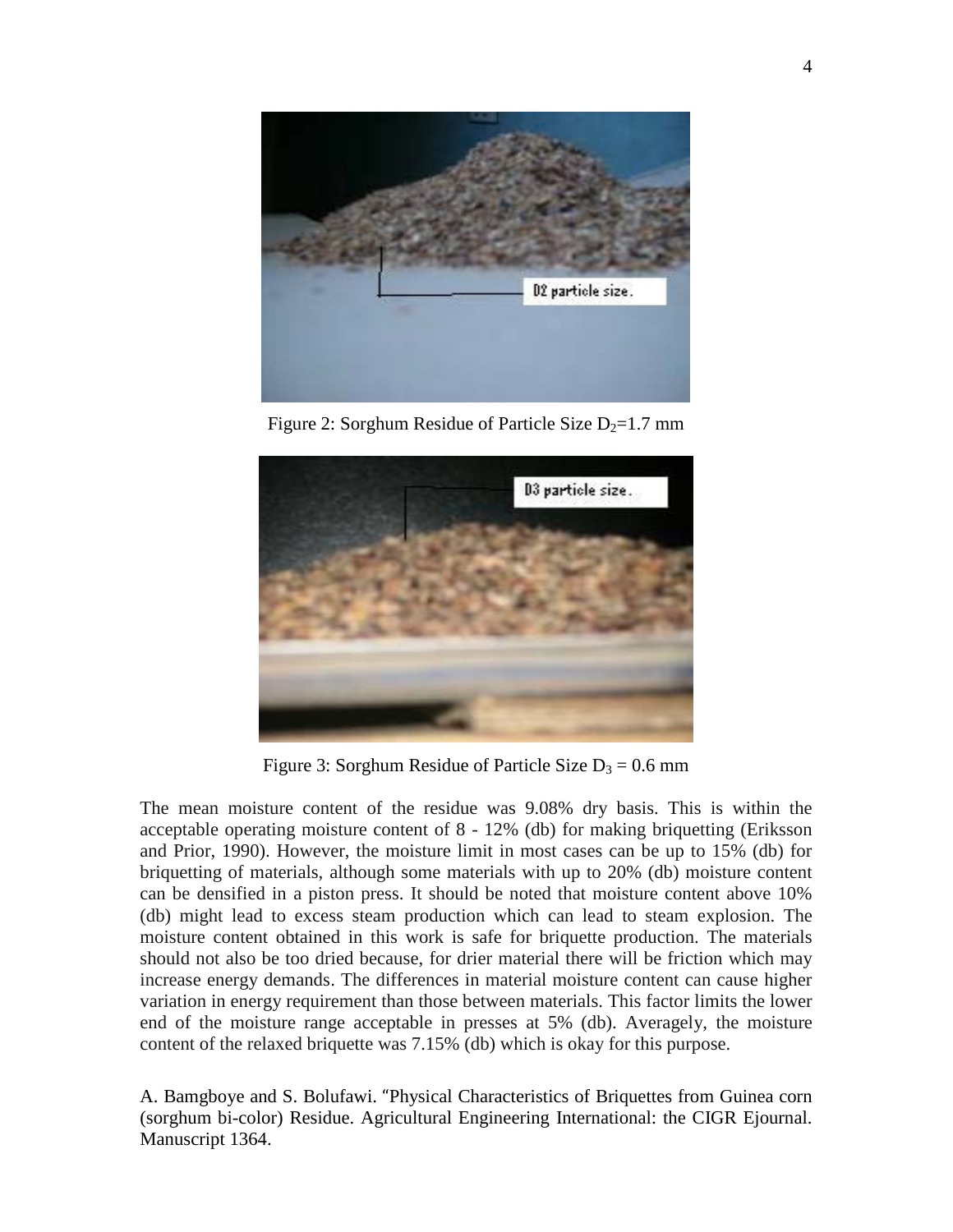The mean bulk density of the unprocessed sorghum residues and the relaxed briquettes were  $46.03 \text{ kg/m}^3$  and  $208.15 \text{ kg/m}^3$ , hence the percentage volume reduction of about 450%. The result is in agreement with the suggested range of agricultural residue bulk densities observed by Eriksson and Prior (1990).

The density of the uncompressed mixture at different binder ratio and particle size varied from 141 to 250 kg/m<sup>3</sup> as shown in Table 1. The density of the uncompressed mixture increased with reduction in the particle size and increased with an increase in the binder ratio level. It could be explained that the finer the particle, the less the pore spaces and more mass of the material per given volume which is good for briquetting.

| Binder ratio | <b>Initial Density</b><br>kg/m <sup>3</sup> |               |               |  |
|--------------|---------------------------------------------|---------------|---------------|--|
| (%)          | Particle size,                              | Particle size | Particle size |  |
|              | $D_1$ 4.7 mm                                | $D_2$ 1.7 mm  | $D_3$ 0.6 mm  |  |
| $B_1(40)$    | 141                                         | 175           | 208           |  |
| $B_2(45)$    | 143                                         | 205           | 212           |  |
| $B_3(50)$    | 146                                         | 216           | 240           |  |
| $B_4(55)$    | 149                                         | 247           | 250           |  |

Table 1 Initial density of uncompressed sorghum residue

The maximum densities for the particle size  $D_1$ ,  $D_2$  and  $D_3$  varied from 789 to 1372 kg/m<sup>3</sup> as shown in Table 2. These values are much higher than the initial density of the uncompressed mixture of 141 to 250 kg/m<sup>3</sup>. Thus the process has been able to achieve increased density which is a valuable factor in briquetting. The values did not differ much from the values of 1200–1400 kg/m<sup>3</sup> obtained by Eriksson and Prior (1990) for agricultural wastes. An increase in the maximum density was observed for particle sizes as pressure increased. It was also observed that the maximum density decreased with increasing binder ratio.

Table 2 Maximum density of briquette at different pressures  $(P_1-P_4)$ , binder ratios  $(B_1-B_4)$ and sizes  $(D_1-D_3)$ 

| Particle size | <b>Binder</b>  | Relaxed Density, $kg/m3$ |                |       |       |
|---------------|----------------|--------------------------|----------------|-------|-------|
| mm            | Ratio $(\%)$   | $P_1$                    | P <sub>2</sub> | $P_3$ | $P_4$ |
| $D_1$         | $B_1$          | 1161                     | 1204           | 1292  | 1372  |
|               | B <sub>2</sub> | 1018                     | 1074           | 1192  | 1307  |
|               | $B_3$          | 899                      | 924            | 987   | 1050  |
|               | $B_4$          | 798                      | 888            | 917   | 1015  |
|               | $B_1$          | 917                      | 980            | 1030  | 1110  |
| $D_2$         | B <sub>2</sub> | 899                      | 960            | 996   | 1093  |
|               | $B_3$          | 892                      | 932            | 994   | 1053  |
|               | $B_4$          | 872                      | 911            | 932   | 938   |
|               | $B_1$          | 821                      | 960            | 1015  | 1093  |
| $D_3$         | B <sub>2</sub> | 798                      | 928            | 960   | 980   |
|               | $B_3$          | 789                      | 861            | 917   | 960   |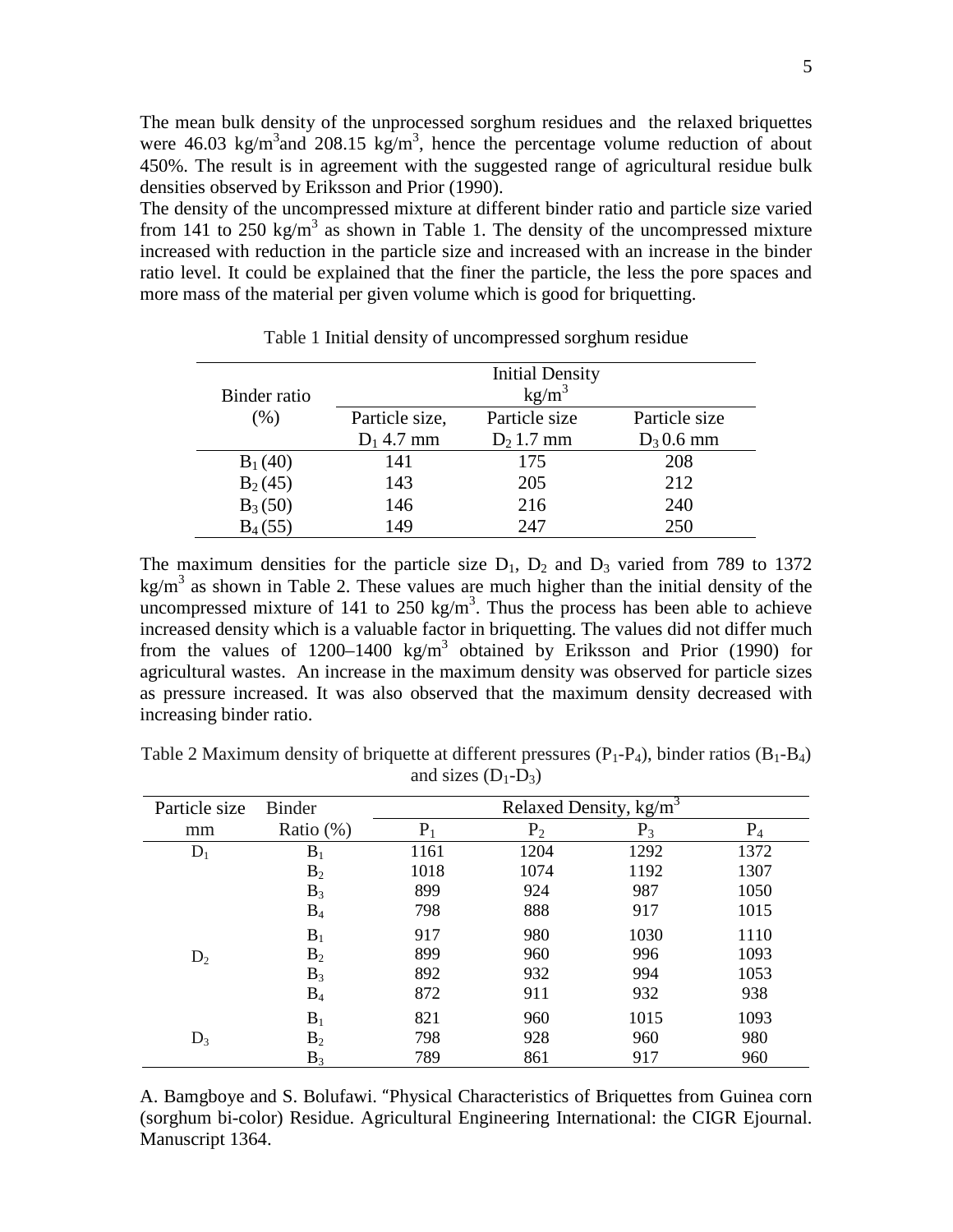As shown in Table 3, the relaxed densities of the briquette varied from 235 to 435 kg/m<sup>3</sup>. These values are lower than 789 to 1372 kg/m<sup>3</sup> obtained in this study for the maximum densities, but higher than the initial densities of 141 to 250 kg/m<sup>3</sup> for all particle sizes. This is expected because of the expansion in volume that takes place after extrusion which will increase the volume of the materials. The increase in volume with fixed mass will ultimately result in reduction in the density. The briquette that expands more after extrusion will have the least relaxed density and vice versa.

A general trend of increase in the relaxed density was observed with increased pressure at different particle size. The increase in relaxed density with increased pressure could be due to the possible compactness of the material as pressure increases and the reduction in elastic recovery during relaxation of the formed briquette. An increase in the relaxed densities was observed generally as the binder level increases.

| Particle size | <b>Binder</b><br>Ratio $(\%)$ | Relaxed Density, kg/m <sup>3</sup> |                |       |       |
|---------------|-------------------------------|------------------------------------|----------------|-------|-------|
| mm            |                               | $P_1$                              | P <sub>2</sub> | $P_3$ | $P_4$ |
|               |                               | MPa                                |                |       |       |
| $D_1$         | $B_1$                         | 235                                | 242            | 244   | 248   |
|               | B <sub>2</sub>                | 238                                | 240            | 244   | 235   |
|               | $B_3$                         | 239                                | 240            | 240   | 238   |
|               | $B_4$                         | 281                                | 304            | 289   | 292   |
|               | $B_1$                         | 347                                | 357            | 352   | 248   |
| $D_2$         | $B_2$                         | 334                                | 334            | 328   | 245   |
|               | $B_3$                         | 329                                | 330            | 325   | 243   |
|               | $B_4$                         | 324                                | 323            | 323   | 292   |
|               | $B_1$                         | 389                                | 405            | 415   | 435   |
| $D_3$         | B <sub>2</sub>                | 427                                | 435            | 424   | 433   |
|               | $B_3$                         | 388                                | 400            | 397   | 406   |

Table 3. Relaxed density of sorghum briquette at various pressure (P), particle size (D) and binder ratio (B)

The percentage rate of expansion of the briquettes is shown in Figs 1, 2 and 3. The maximum and minimum axial expansions were 138.64% and 28% respectively. The values are lower than the percentage axial expansion of 207 and 178 for unshredded and shredded hay respectively after 2hours of extrusion obtained by (Moshenin and Zaske, 1976) and higher than 6.8 to 20% for Rattan waste briquettes heavily dozed with binder material (Olorunnisola, 2004).

The first thirty minutes of the briquettes extrusion was observed to be crucial to its axial expansion characteristics. The highest and most rapid expansion took place within this period. One hour after its extrusion and up to 24 hours, the axial expansion was minimal. This observation is supported by the works of Moshenin and Zaske (1976), O'Dogherty and Wheeler (1984), and Olorunnisola (2004) who all concluded that nearly all the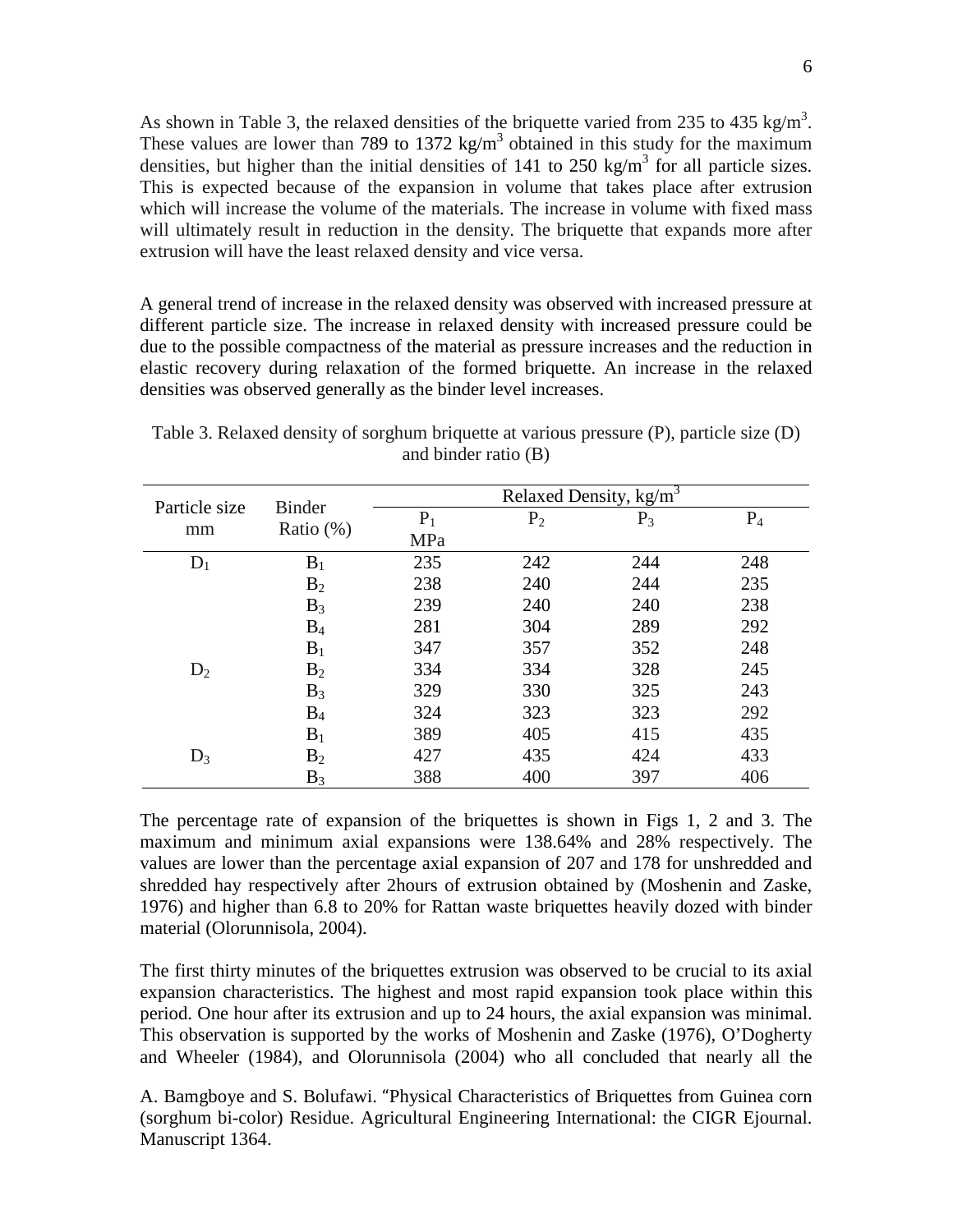expansion of briquettes takes place within 30 minutes of its extrusion. The compressed agricultural residue responds to the basic laws of stress and strain in diverse forms. The material rebounds according to its viscoelastic properties, which may continue for several days naturally with slight increments with a considerable portion of this rebound taking place within a short time after unloading. (Sitkei, 1986).

There was a general decrease with increasing percentage axial expansion with increasing pressure due to more of the plastic deformation taking place at higher pressure.



Fig 1: Percentage Rate of Expansion of Briquettes with Binder ratio  $(D_1P_1)$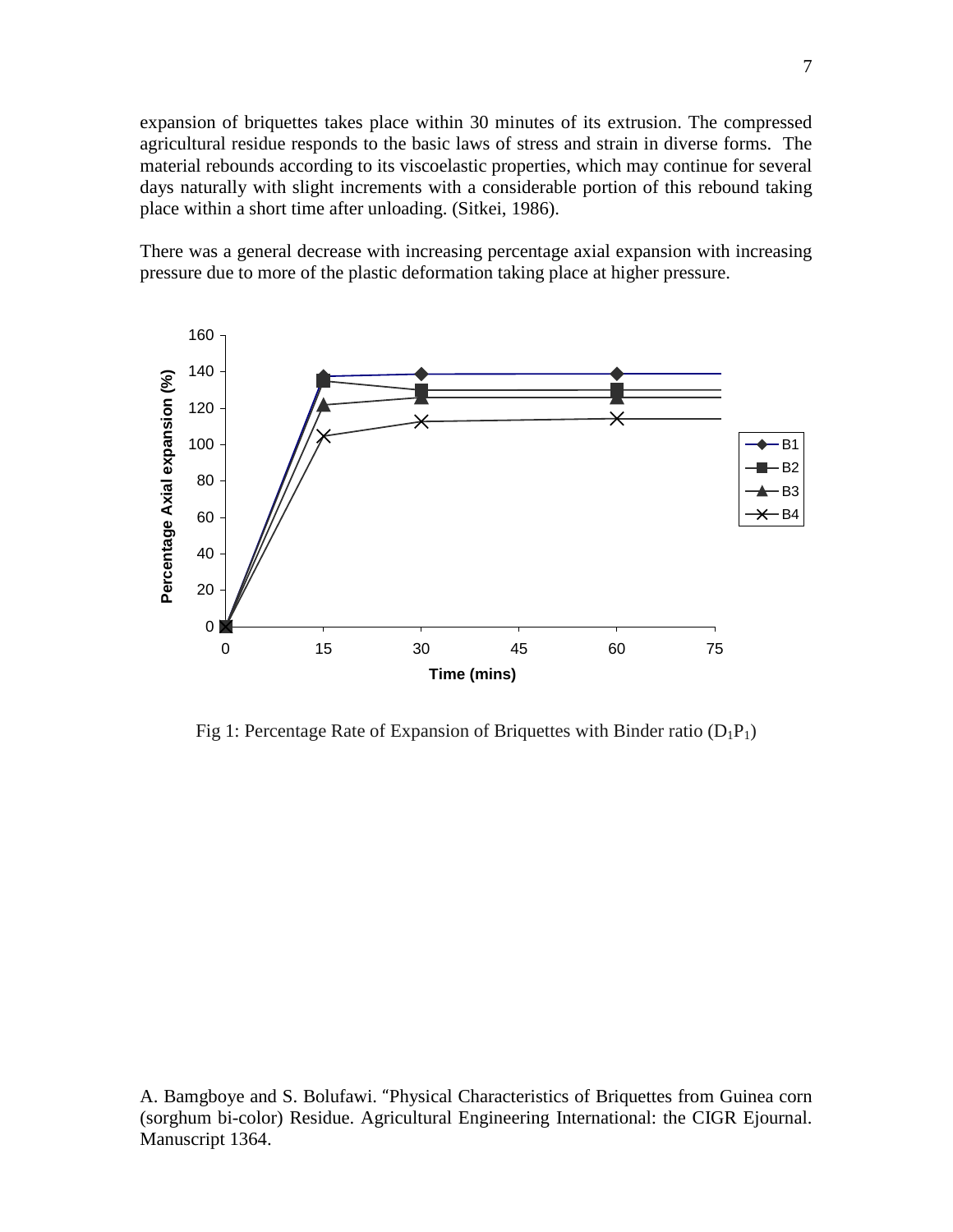

Fig 2: Percentage Rate of Expansion of Briquettes with Binder ratio  $(D_1P_2)$ 



Fig 3: Percentage Rate of Expansion of Briquettes with Binder ratio  $(D_1P_3)$ 

The maximum and minimum radial expansions were 11.50 and 1.40% respectively. This was low compared to the axial expansion and for many practical purposes is usually ignored.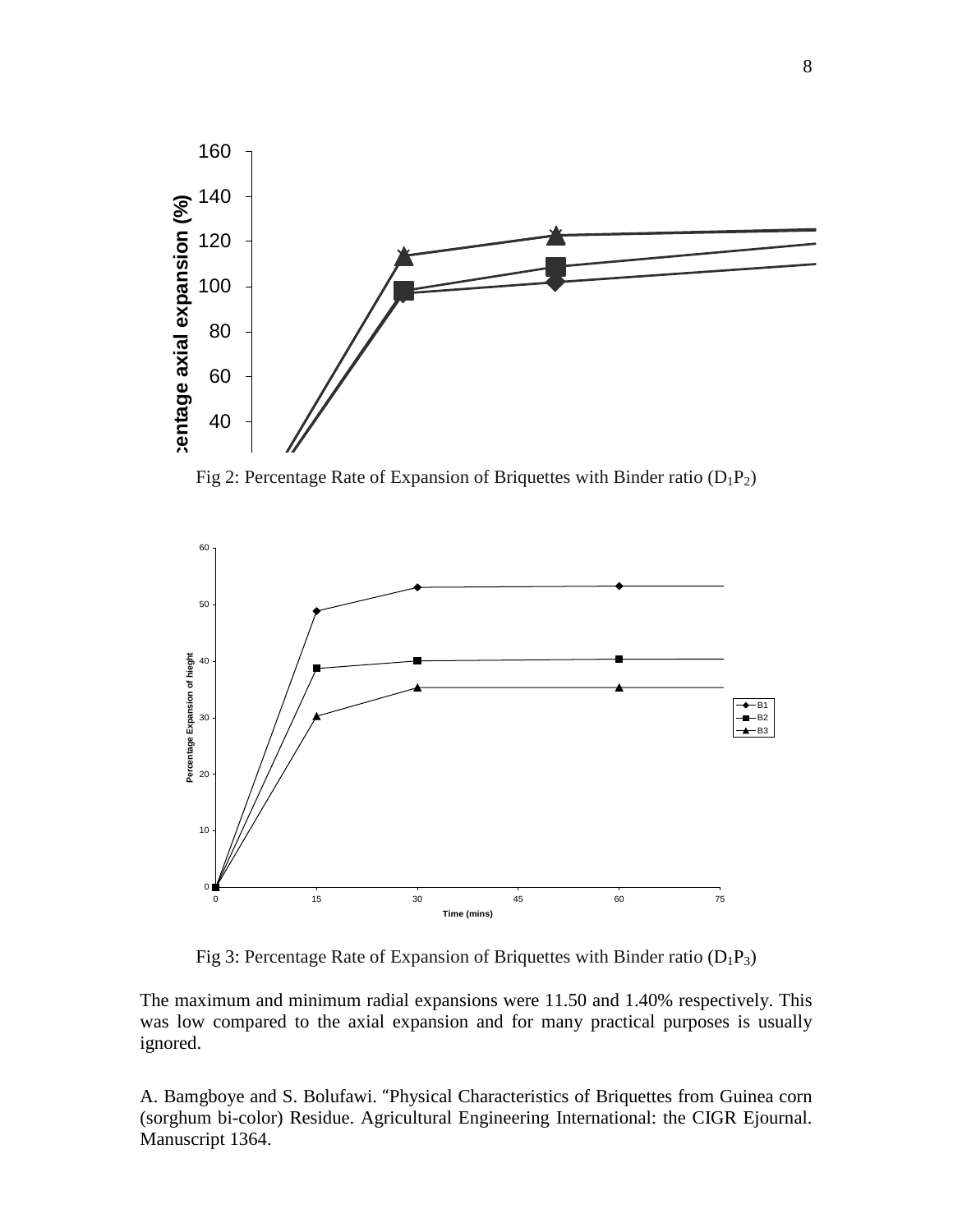The compaction ratios are shown in Table 4 for different particle sizes. It varied from 3.194 to 9.730 for all pressure and binder ratio considered. Higher compaction ratio implied more void in the compressed materials. It was observed that the compaction ratio increased with increasing pressure and decreased with increasing binder ratio. This shows that the void spaces are expelled at higher pressures while less void spaces are present in the residue with higher binder quantity. There is more resistance to compression as the binder ratio increased. According to Faborode and O'callaghan (1987) the percentage of voids in an unconsolidated mass of materials is considered important to its mechanical behaviour as it affects such processes concerned with air flow, heat flow and compressibility.

| Particle size | <b>Binder</b>  | Compaction ratio, r |       |       |       |
|---------------|----------------|---------------------|-------|-------|-------|
|               |                | $P_1$               | $P_2$ | $P_3$ | $P_4$ |
| mm            | Ratio $(\%)$   | MPa                 |       |       |       |
| $D_1$         | $B_1$          | 8.234               | 8.540 | 9.163 | 9.730 |
|               | $B_2$          | 7.119               | 7.510 | 8.337 | 9.140 |
|               | $B_3$          | 6.158               | 6.329 | 6.760 | 7.192 |
|               | $B_4$          | 5.356               | 5.960 | 6.264 | 7.047 |
|               | $B_1$          | 5.137               | 5.600 | 5.888 | 6.346 |
| $D_2$         | $B_2$          | 4.351               | 4.683 | 4.859 | 5.332 |
|               | $B_3$          | 4.038               | 4.218 | 4.602 | 4.875 |
|               | $B_4$          | 3.530               | 3.773 | 3.775 | 3.798 |
|               | $B_1$          | 3.947               | 4.615 | 4.880 | 5.255 |
| $D_3$         | B <sub>2</sub> | 3.764               | 4.377 | 4.528 | 4.623 |
|               | $B_3$          | 3.194               | 3.588 | 3.820 | 4.000 |

Table 4 Compaction ratio of the briquette from sorghum residue

The briquettes from sorghum showed no perceivable sign of disintegration for  $D_1$  and  $D_3$ particle size briquettes after six months of storage; however, the  $D_2$  particle size briquettes failed by crumbling into smaller lumps. The observation with  $D_2$  particle size briquettes could be explained by the glossy and discrete nature of the particles which made binding not as much firm than for the other particles.

#### **4. Conclusion**

The sorghum briquette characteristics determined has reasonably added to the data base of the existing research data about sorghum. It has been shown that sorghum residues can be appropriately briquetted. For packaging, the percentage volume reduction of as much as 450, has justified the densification process. It is observed that given the same treatment  $D_1$  and  $D_3$  particle sizes will form a more stable briquette. For further work, a comparative study of the briquettes made from whole stock should be made alongside with the reduced particle size briquettes to determine the desirability or otherwise of reducing the materials to smaller particle sizes.